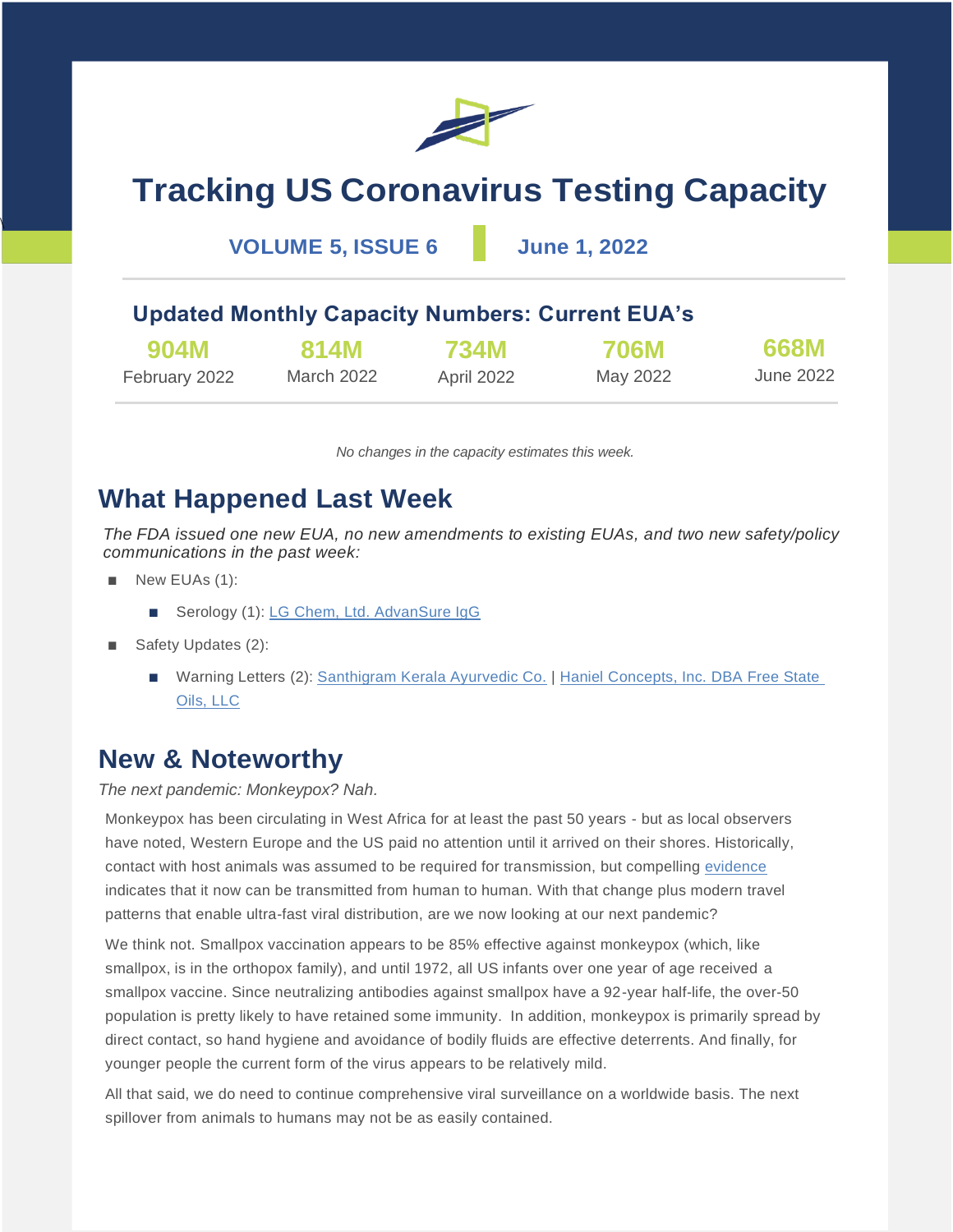#### *A tale of two antivirals - complete with cliffhanger*

Two antiviral drug treatments are now available to treat COVID: Pfizer's Paxlovid (nirmatrelvir + ritonavir) and Merck's molnupiravir. Spoiler alert: Paxlovid has been prescribed 15x more often than molnupiravir in the US, and for good reason.

Before it was even released, molnupiravir's mechanism - hypermutating a virus to extinction - came under scrutiny. It created the possibility of worrisome side effects, and researchers fretted that it might generate new variants. Meanwhile, Paxlovid's clinical trial (during Delta) reported a reassuring 89% decrease in hospitalization rates. While those numbers haven't quite held up for Paxlovid in the real world against Omicron, the data from two recent (Omicron BA.2) studies from Hong Kong continues to reassure. [Wong et al.](https://www.medrxiv.org/content/10.1101/2022.05.19.22275291v1) reported that Paxlovid reduced inpatient fatality rates (versus no treatment) by 68% versus molnupiravir's 45%; and [Yip et al.'s](https://papers.ssrn.com/sol3/papers.cfm?abstract_id=4112160) review of community hospitalization rates found that molnupiravir was actually worse than no treatment at all (17% more admissions), while Paxlovid offered a 21% reduction. Paxlovid has clearly earned its place as the therapy of choice.

But what about patients who rebound after Paxlovid? Rebound (basically relapse) happens when a patient's symptoms disappear and they test negative, only to become symptomatic and test positive again up to 15 days later, without having been in contact with anyone who's contagious. How often does this happen? The reality is that we have [no idea.](https://yourlocalepidemiologist.substack.com/p/rebounding-after-paxlovid?s=r) Some small percentages of patients have been relapsing from COVID since the pandemic began (Liz was one of them). In Pfizer's trial, roughly 2% of people relapsed whether given Paxlovid or placebo. Anecdotal and individual physician reports now describe numbers much higher than that post-Paxlovid, but real data has yet to appear. The CDC [stands behind](https://emergency.cdc.gov/han/2022/pdf/CDC_HAN_467.pdf) the use of the drug combination despite these reports, because, well, it still helps keep people out of the hospital.

If indeed the rebound numbers are higher in the real world than they were in the trials, why might this be happening? The Paxlovid trial was conducted with only unvaxxed, high-risk people - it might work differently in vaccinated folks or lower-risk patients. In addition, Paxlovid was tested during the Delta surge and then put into practice during Omicron, which might make all the difference. Stay tuned...

#### *How big is the BA.2 - 2.1.12 surge? Depends on who's estimating.*

Well, folks, we're in yet another surge. A big surge. How big? Depends on who you ask. Our analysis, based on the number of antigen tests used, implies that at least 5x more cases are occurring than are currently reported. So, with current confirmed cases of ~110,000 cases per day, the true number is a very considerable >500,000 cases per day. The [WSJ published](https://www.wsj.com/articles/why-covid-pandemics-daily-case-count-comes-up-short-in-the-u-s-11653643802?mod=Searchresults_pos2&page=1) an even more extreme analysis (based on Johns Hopkins and IHME data), suggesting there are 10x more real cases than officially confirmed, up from about 1.7x during the year-end Delta surge. Doing the math, that estimate suggests that the Delta surge topped out at about 1.4 million new cases per day in mid-January, while the current Omicron surge is driving 1.1 million new cases per day. A [preprint](https://www.medrxiv.org/content/10.1101/2022.05.25.22275603v1.article-info) out of the City University of New York School of Public Health estimated that case counts in NYC this spring were - wait for it - 31x higher than reported. No matter whose numbers you agree with, the underlying message is the same: This surge is big, but we've lost the data that would allow us to measure it precisely. Commentary: We expect this wave to get worse before it gets better - we predict 150k+ reported cases per day this coming week. It is still wise to mask up in all enclosed public spaces, and outdoors when in close proximity to others.

### **Food for Thought**

#### *Lessons Learned: Testing Edition #11*

#### *Were Japan's COVID policies in the Goldilocks zone all along?*

In our article "Taiwan steers its own course" in last week's Newsletter, we emphasized the difficult balancing act required to reopen economies while successfully maintaining public health. Until about six weeks ago, both China and Taiwan had been almost equally successful in containing COVID, with 11